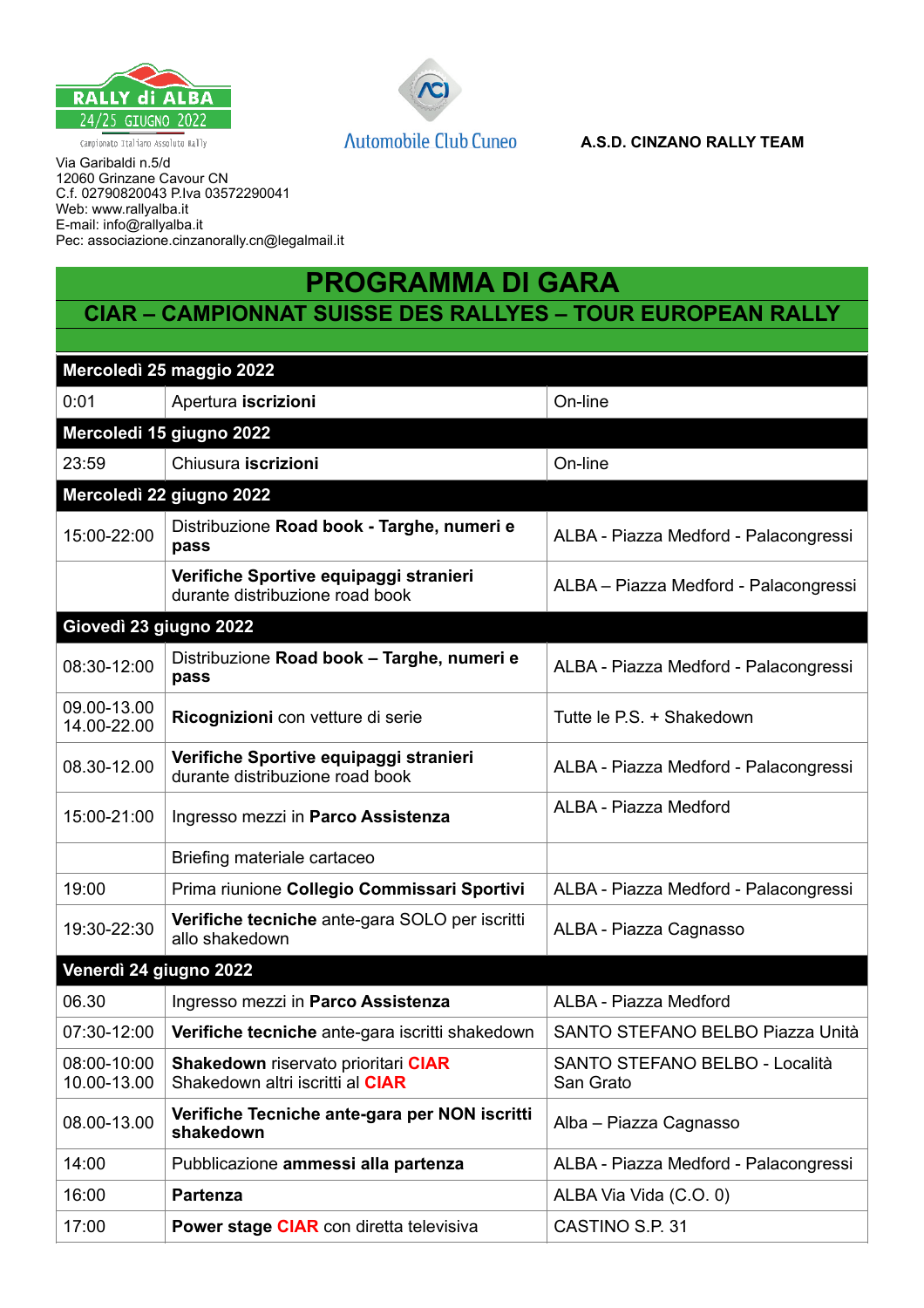



#### **A.S.D. CINZANO RALLY TEAM**

Via Garibaldi n.5/d 12060 Grinzane Cavour CN C.f. 02790820043 P.Iva 03572290041 Web: www.rallyalba.it E-mail: info@rallyalba.it Pec: associazione.cinzanorally.cn@legalmail.it

# **Sabato 25 giugno 2022** 05:30-6:30 Ingresso mezzi in **Parco Assistenza** ALBA - Piazza Medford 7:00 **Uscita Riordino Notturno ALBA – Piazza Cagnasso** 19:00 Pubblicazione elenco V**etture in verifica** ALBA - Piazza Medford - Palacongressi 19:25 **Arrivo e Premiazione ALBA - Piazza Risorgimento** 19:30 **Verifiche** tecniche post gara **ALBA** – Albagomme – corso Unità d'Italia 20 21:00 Pubblicazione **Classifiche** ALBA - Piazza Medford - Palacongressi **Direzione Gara, Segreteria e sala stampa**: orari di apertura

# ALBA - Piazza Medford - Palacongressi 23 giugno 8:00-21:00 24 giugno 7:30-21:00 25 giugno 6:45-21:00 **Albo ufficiale di gara Sito** www.rallyalba.it **App** Sportity - **Solo On-line Parco chiuso ALBA - Piazza Cagnasso**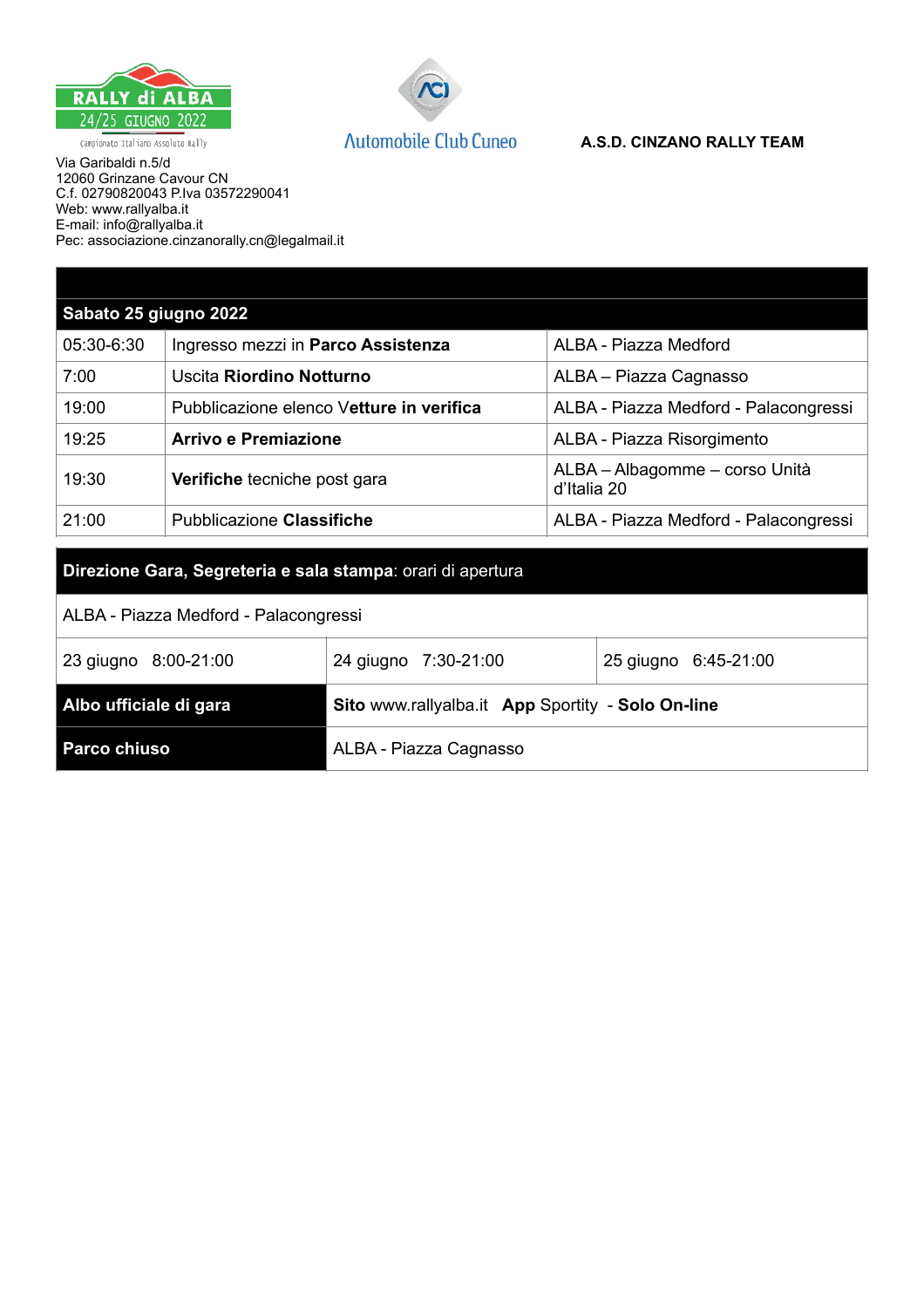

Campionato Italiano Assoluto Rally

**Automobile Club Cuneo** 

Via Garibaldi n.5/d 12060 Grinzane Cavour CN C.f. 02790820043 P.Iva 03572290041 Web: www.rallyalba.it E-mail: info@rallyalba.it Pec: associazione.cinzanorally.cn@legalmail.it

# **EVENT PROGRAMME**

## **CIAR – SWISS RALLY CHAMPIONSHIP – TOUR EUROPEAN RALLY**

| <b>Wednesday May 25th 2022</b> |                                                                                        |                                                    |  |  |
|--------------------------------|----------------------------------------------------------------------------------------|----------------------------------------------------|--|--|
| 0:01                           | Opening of entries                                                                     | On-line                                            |  |  |
|                                | Wednesday June 15th 2022                                                               |                                                    |  |  |
| 23:59                          | Closing of entries                                                                     | On-line                                            |  |  |
|                                | Wednesday June 22nd 2022                                                               |                                                    |  |  |
| 15:00-22:00                    | Distribution of Road book - Plates,<br>competition numbers and passes                  | ALBA - Piazza Medford - Palacongressi              |  |  |
|                                | <b>Administrative Checks for foreign crews</b><br>during the distribution of road book | ALBA - Piazza Medford - Palacongressi              |  |  |
|                                | Thursday June 23rd 2022                                                                |                                                    |  |  |
| 08:30-12:00                    | Distribution of Road book - Plates,<br>competition numbers and passes                  | ALBA - Piazza Medford - Palacongressi              |  |  |
| 09.00-13.00<br>14.00-22.00     | <b>Reconnaissance with standard road cars</b>                                          | All the S.S. + Shakedown                           |  |  |
| 08.30-12.00                    | <b>Administrative Checks for foreign crews</b><br>during the distribution of road book | ALBA - Piazza Medford - Palacongressi              |  |  |
| 15:00-21:00                    | Vehicles' entrance in Service Area                                                     | ALBA - Piazza Medford                              |  |  |
|                                | Briefing - printed material                                                            |                                                    |  |  |
| 19:00                          | First meeting of the Stewards of the Event                                             | ALBA - Piazza Medford - Palacongressi              |  |  |
| 19:30-22:30                    | Pre-event Technical Scrutineering ONLY for<br>crews registered for shakedown           | ALBA - Piazza Cagnasso                             |  |  |
| Friday June 24th 2022          |                                                                                        |                                                    |  |  |
| 06.30                          | Vehicles' entrance in Service Area                                                     | ALBA - Piazza Medford                              |  |  |
| 07:30-12:00                    | Pre-event Technical Scrutineering for crews<br>registered for shakedown                | SANTO STEFANO BELBO Piazza Unità                   |  |  |
| 08:00-10:00<br>10.00-13.00     | <b>Shakedown reserved for CIAR seeded drivers</b><br>Shakedown for other crews         | <b>SANTO STEFANO BELBO - Località</b><br>San Grato |  |  |
| 08.00-13.00                    | <b>Pre-event Technical Scrutineering for crews</b><br>NOT registered for shakedown     | Alba - Piazza Cagnasso                             |  |  |
| 14:00                          | Publishing of list of admitted crews                                                   | ALBA - Piazza Medford - Palacongressi              |  |  |
| 16:00                          | <b>Start 1st crew</b>                                                                  | ALBA - Via Vida (C.O. 0)                           |  |  |
| 17:00                          | <b>Power stage CIAR</b> with live Tv broadcast                                         | CASTINO S.P. 31                                    |  |  |